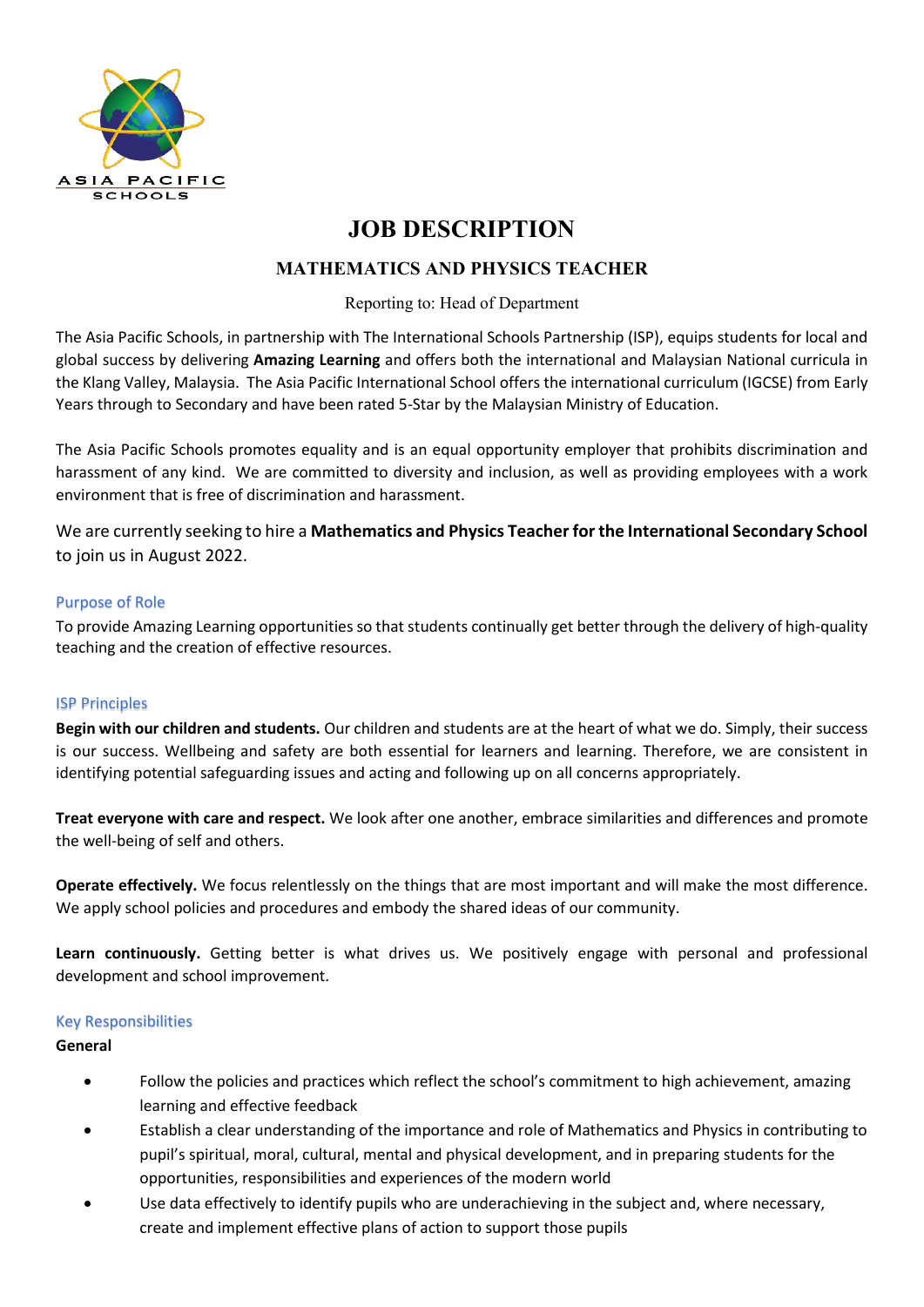• To work effectively as a Form Tutor as part of a designated Year Team

## **Curriculum**

- Ensure curriculum coverage, continuity and progression in the subject for all pupils, including those of high ability and those with special educational or linguistic needs
- Ensure effective development of pupils' literacy, numeracy and information technology skills through the subject
- Set high expectations for pupils in relation to progress and achievement
- Ensure effective development of pupils' individual and collaborative study skills necessary for them to become increasingly independent in their work and to complete tasks independently when out of school
- Establish a partnership with parents and careers to involve them in their child's learning of the subject, as well as providing information about curriculum, attainment, progress and targets

## **Communication, marketing and PR**

- To ensure professional and effective communication and consultation, as appropriate, between colleagues, parents and students at Asia Pacific International School
- Publicise and celebrate achievements
- Assist with the organisation of open evenings, consultation events and other events relating to the school
- To contribute to marketing activities for Asia Pacific International School

*(Please note that this Job Description sets out the main duties associated with the stated purpose of the post. It is assumed that other duties of a similar level/nature undertaken within the section are not excluded because they are not itemised. The duties of this post could vary from time to time as a result of new legislation; changes in technology or policy and in that case appropriate training may be given to enable the post holder to undertake this new/varied work.)*

## **OTHER EXPECTATIONS**

- Fully and positively participate in the school's performance appraisal scheme in order to develop and enhance personal and service performance
- Undertake any other reasonable duties requested/assigned as required by SLT or Line Manager, especially with regard to the school's administrative function
- Ensure that school policies including those relating to Safeguarding, Race Equality, Equal Opportunities, Code of Conduct and Health & Safety are adhered to.

## Skills, Qualifications and Experience

- Possess degree in mathematics or physics or science or its equivalent, including relevant bachelor's degree in Education or Bachelor's degree with a post-graduate qualification in teaching
- Minimum three (3) years' full time teaching mathematics and physics in an international secondary school
- Computer literate with good interpersonal communication skills
- Fluency in written and spoken English and Bahasa Malaysia

## Person specification

- Patient, responsible, and passionate about teaching
- A team player and flexible to meet the needs of the department
- Must be responsible for promoting and safeguarding the welfare of children and young people they are responsible for or come into contact with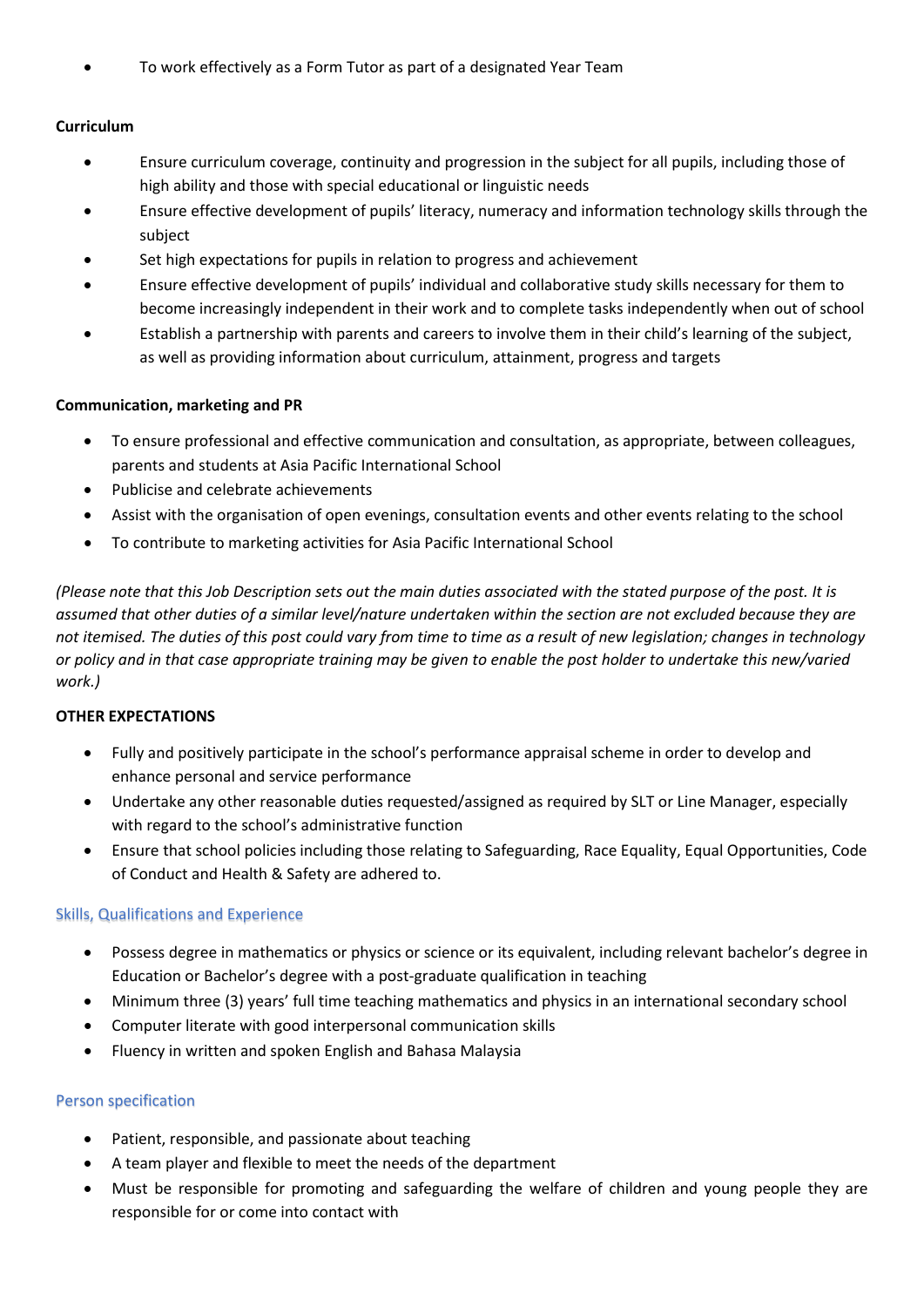#### ISP Leadership Competencies

You consistently demonstrate and role-model the ISP Leadership Competencies in all that you do.

- 1. **Collaboration.** Takes an active part in leading their school or region; is cooperative and a genuine team player, developing positive, supportive relationships with colleagues to solve problems and maximise opportunities.
- 2. **Learning & Getting Better.** Continually demonstrates personal commitment and passion for learning and getting better using evidence and feedback; supporting others in their continual learning, development and growth.
- 3. **Innovation Leadership.** Is good at creating an environment where ideas for learning initiatives and services are generated and is able to motivate and inspire others through the process of creation through to completion.
- 4. **Outcome driven.** Can be counted on to find solutions. Is consistently looking to exceed goals and is focused on KPIs.
- 5. **Resilience.** Can deal with setbacks and challenges calmly and effectively.
- 6. **Community Focus.** Is committed to meeting and exceeding the needs and expectations of our students and their families.
- 7. **Integrity & Ethical Management.** Has the ability to work ethically and with integrity; helps others feel valued; upholds and models the ISP Vision, Purpose and Principles.
- 8. **Leading & Inspiring Others.** Supports, encourages and inspires students, colleagues and teams so that they give their best.
- 9. **Understanding People.** Is a very good judge of talent, can objectively articulate the strengths and motivations of people inside or outside the organization.
- 10. **Influencing & Communication.** Consistently informs, influences and inspires students, parents and colleagues through timely and effective communication.
- 11. **Agile.** Responds and adapts to changing circumstances; manages and solves problems by providing solutions in a climate of ambiguity.
- 12. **Strategic, Commercial & Financial Awareness.** Has the ability to apply understanding of the business and industry to improve effectiveness and profitability.
- 13. **Planning & Decision Making.** Makes decisions on the best course of action and then plans, organises, prioritises and balances resources to achieve the desired outcome.
- 14. **Diversity & Equity.** Has the sensitivity, awareness and skill to understand the values, behaviours, attitudes and practices across cultures that supports all children and adults to learn and work effectively.

#### ISP Commitment to Safeguarding Principles

ISP is committed to safeguarding and promoting the welfare of children and young people and expects all staff and volunteers to share this commitment. All post holders are subject to appropriate vetting procedures and satisfactory Criminal Background Checks or equivalent covering the previous 10 years' employment history.